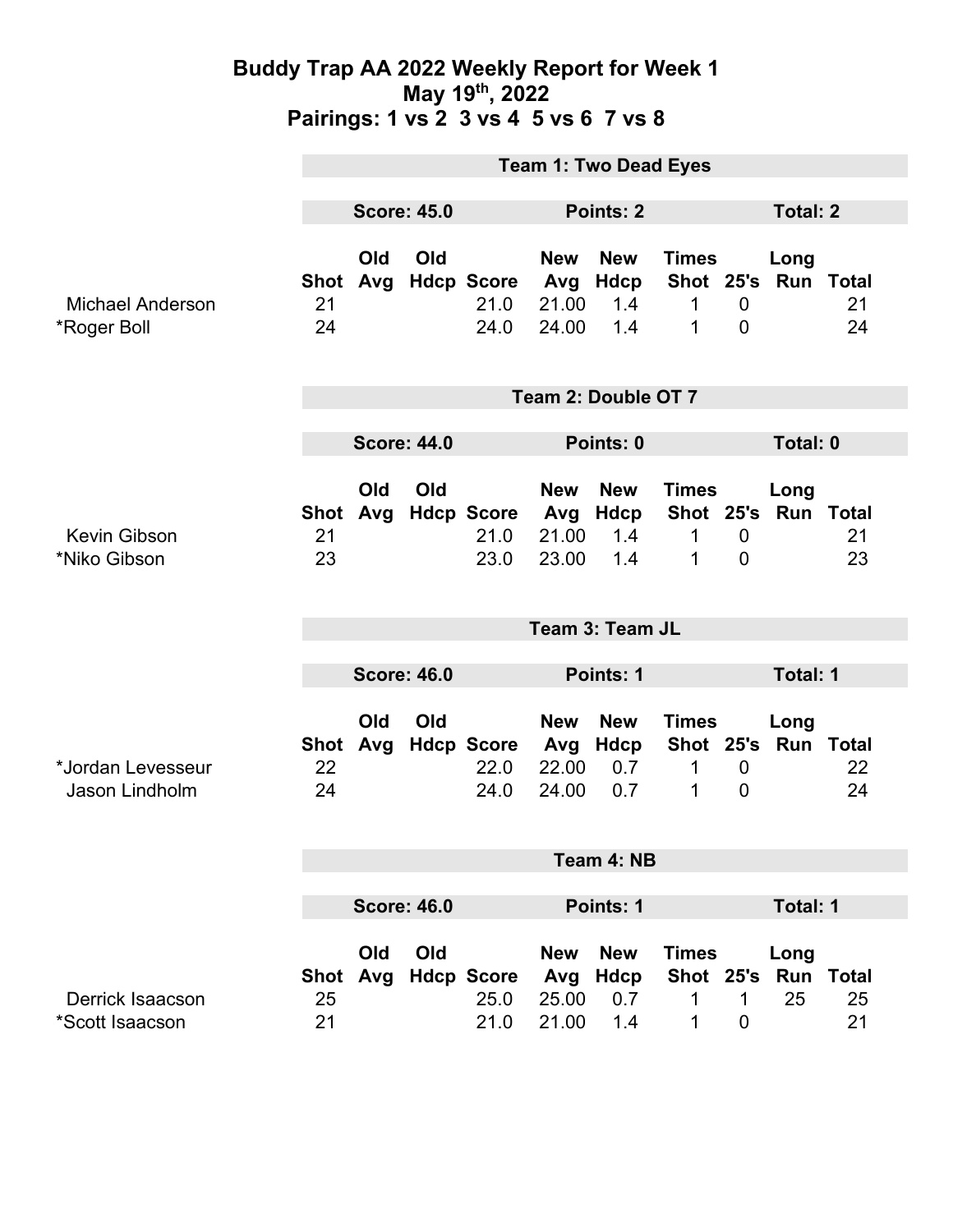### **Buddy Trap AA 2022 Weekly Report for Week 1 May 19th, 2022 Pairings: 1 vs 2 3 vs 4 5 vs 6 7 vs 8**

|                                          | <b>Team 5: D-Squared</b>  |            |           |                                   |                                     |                                  |                                               |                               |                             |                          |
|------------------------------------------|---------------------------|------------|-----------|-----------------------------------|-------------------------------------|----------------------------------|-----------------------------------------------|-------------------------------|-----------------------------|--------------------------|
|                                          | <b>Score: 45.0</b>        |            | Points: 2 |                                   |                                     |                                  | <b>Total: 2</b>                               |                               |                             |                          |
| Dan Lahlum<br>*Daniel Lahlum             | <b>Shot</b><br>22<br>23   | Old<br>Avg | Old       | <b>Hdcp Score</b><br>22.0<br>23.0 | <b>New</b><br>Avg<br>22.00<br>23.00 | <b>New</b><br>Hdcp<br>0.7<br>0.7 | <b>Times</b><br>Shot 25's Run Total<br>1<br>1 | $\mathbf 0$<br>$\overline{0}$ | Long                        | 22<br>23                 |
|                                          | <b>Team 6: Felten</b>     |            |           |                                   |                                     |                                  |                                               |                               |                             |                          |
|                                          | <b>Score: 42.0</b>        |            |           |                                   | Points: 0                           |                                  |                                               |                               | <b>Total: 0</b>             |                          |
| *Chris Chris<br><b>Susan Susan</b>       | <b>Shot</b><br>24<br>18   | Old<br>Avg | Old       | <b>Hdcp Score</b><br>24.0<br>18.0 | <b>New</b><br>Avg<br>24.00<br>18.00 | <b>New</b><br>Hdcp<br>0.7<br>3.5 | <b>Times</b><br>1<br>1                        | $\mathbf 0$<br>$\mathbf 0$    | Long<br>Shot 25's Run Total | 24<br>18                 |
|                                          | Team 7: J's Breakin Clays |            |           |                                   |                                     |                                  |                                               |                               |                             |                          |
|                                          | <b>Score: 48.0</b>        |            |           |                                   | Points: 2                           |                                  |                                               |                               | <b>Total: 2</b>             |                          |
|                                          |                           |            |           |                                   |                                     |                                  |                                               |                               |                             |                          |
| *John Haussner<br><b>Jordan Haussner</b> | <b>Shot</b><br>25<br>23   | Old<br>Avg | Old       | <b>Hdcp Score</b><br>25.0<br>23.0 | <b>New</b><br>Avg<br>25.00<br>23.00 | <b>New</b><br>Hdcp<br>3.5<br>3.5 | <b>Times</b><br>Shot 25's<br>1<br>1           | $\mathbf{1}$<br>$\mathbf 0$   | Long<br>Run<br>25           | <b>Total</b><br>25<br>23 |
|                                          | Team 8: League average    |            |           |                                   |                                     |                                  |                                               |                               |                             |                          |
|                                          | <b>Score: 45.1</b>        |            |           |                                   | Points: 0                           |                                  |                                               |                               | Total: 0                    |                          |
|                                          |                           | Old        | Old       | Shot Avg Hdcp Score Avg Hdcp      | <b>New</b>                          | <b>New</b>                       | <b>Times</b><br>$\mathbf 0$                   | $\mathbf 0$                   | Long<br>Shot 25's Run Total | $\mathbf 0$              |

Super Shooters: Derrick Isaacson 25 John Haussner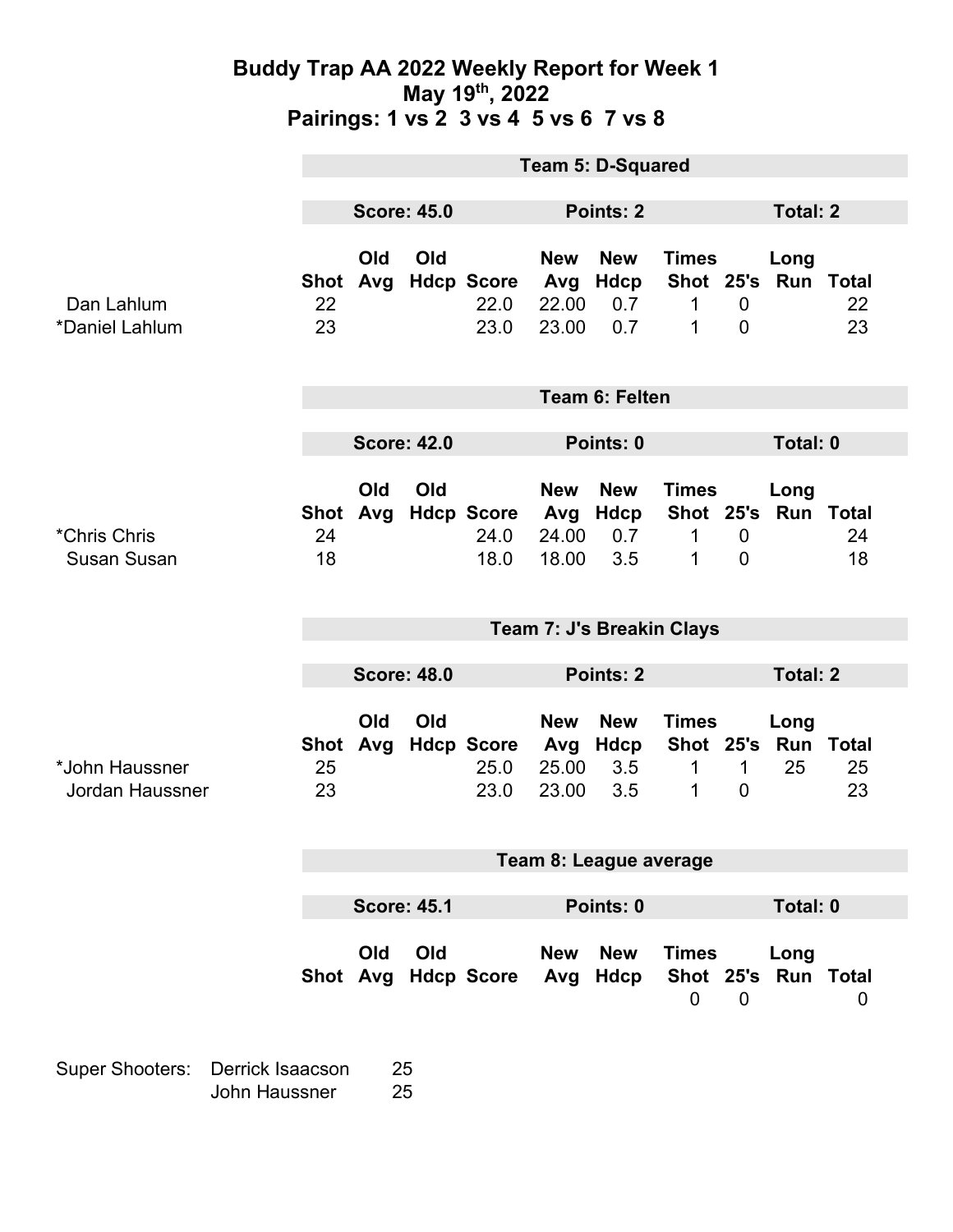## **Buddy Trap AA 2022 Weekly Report for Week 1 May 19th, 2022 Pairings: 1 vs 2 3 vs 4 5 vs 6 7 vs 8**

## **Buddy Trap AA 2022 Team Standings through week 1**

| Team 7 | <b>J's Breakin Clays</b> | 2.0 |
|--------|--------------------------|-----|
| Team 5 | <b>D-Squared</b>         | 2.0 |
| Team 1 | <b>Two Dead Eyes</b>     | 2.0 |
| Team 4 | NΒ                       | 1.0 |
| Team 3 | <b>Team JL</b>           | 1.0 |
| Team 8 | League average           | 0.0 |
| Team 6 | <b>Felten</b>            | 0.0 |
| Team 2 | Double OT 7              | 0.0 |